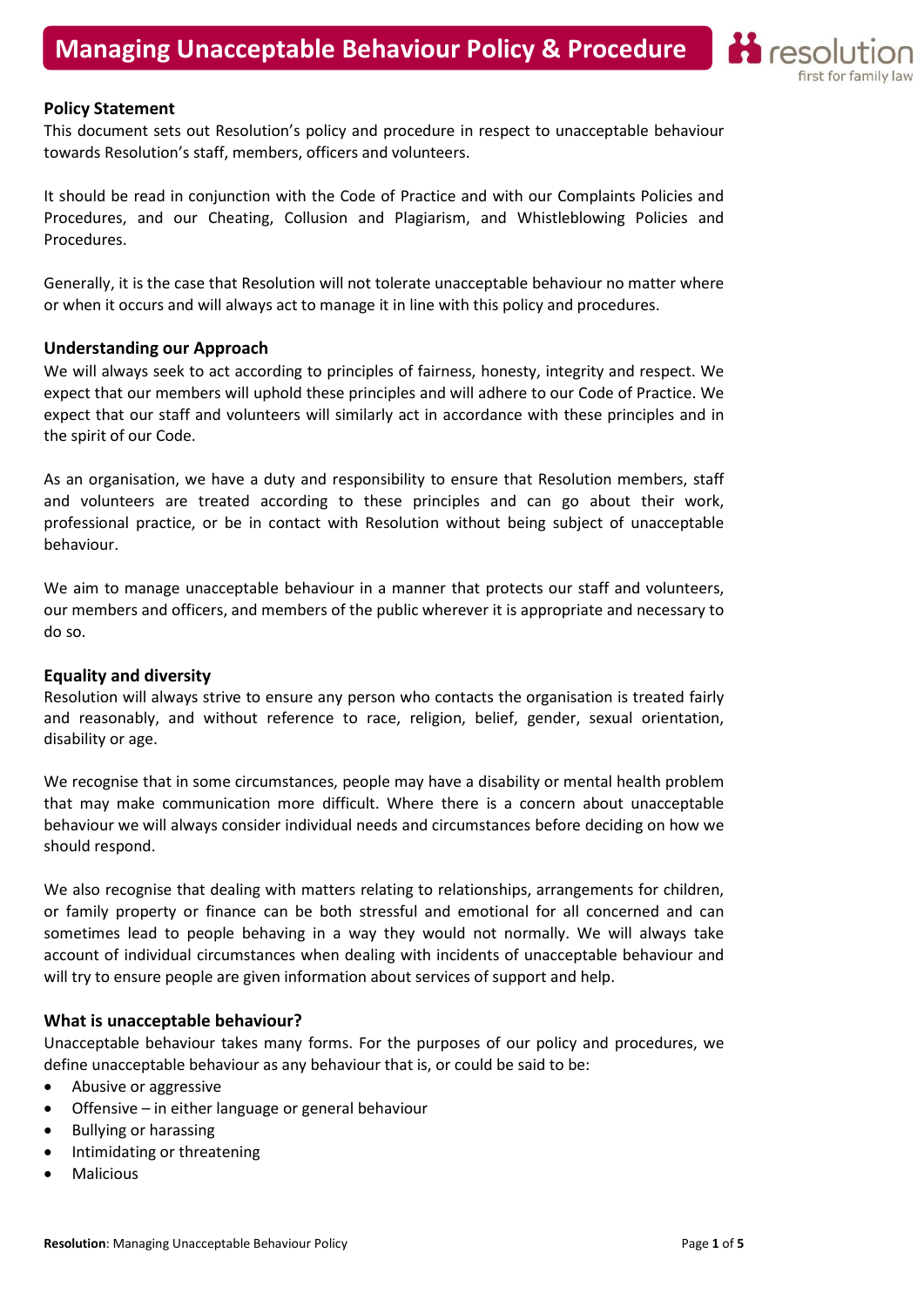

This might include:

- Aggressive, abusive or offensive language or behaviour
- Making threats of any kind (and not simply in relation to threatened violence)
- Seeking to bully, intimidate or frighten another person
- Making derogatory remarks, including any inappropriate remarks in relation to another person's culture, race, faith, gender, sexual orientation or age

In respect to our Complaints Procedures, it is sometimes the case that someone cannot, or will not, accept the outcome of a complaint once the complaint has been brought to a conclusion in line with our policy and procedures. Where someone continues, or persists in, their contact us with us in relation to a matter which has reached a conclusion, we will consider whether - and at what point - that contact becomes unacceptable or is harassing.

We will always try to assess fairly and reasonably the circumstances, the situation, and the seriousness of the issues raised by anyone who is not satisfied with an outcome from a complaint but will also assess the behaviour in any continuing contact with us and will decide if and when we it becomes unreasonable.

Unacceptable behaviour in this instance includes:

- Repeatedly contacting a Resolution member, or Resolution staff
- Excessive telephone calls, emails or letters
- Sending multiple or duplicate correspondence to Resolution members or staff
- Persistent refusal to accept a decision or explanations
- Making unreasonable demands of members of staff, whether in relation to provision of information or documents, or expecting responses within an unreasonable timescale
- Using social media or the internet to publish unreasonable or derogatory views or opinions in relation to any Resolution member, member of staff, volunteer or officer, or in relation to Resolution itself.

# What we will do

The action we will take is dependent on the behaviour and particularly on the type of communication.

# Telephone calls

We will not tolerate abusive behaviour and our members of staff have the right to protect themselves from personal abuse, threats or intimidation. Members of staff will always do their best to assist, but if a caller behaves in a rude, offensive, abusive or intimidating manner they have the right to terminate the call.

Members of staff will warn any caller that their behaviour or language is unacceptable in the hope that it will allow any caller to moderate their behaviour or agree to be called back at a time when they may be calmer. However, if the caller continues to be offensive or abusive, the call will be terminated. Such calls will be logged by the individual member of staff with brief details of the reason the call was terminated and they will also report the call their line manager to ensure a fair and reasonable process.

Where it is the case that there is a series or pattern of calls where there has been similar abuse, Resolution will consider whether they will invoke the Managing Unacceptable Behaviour Policy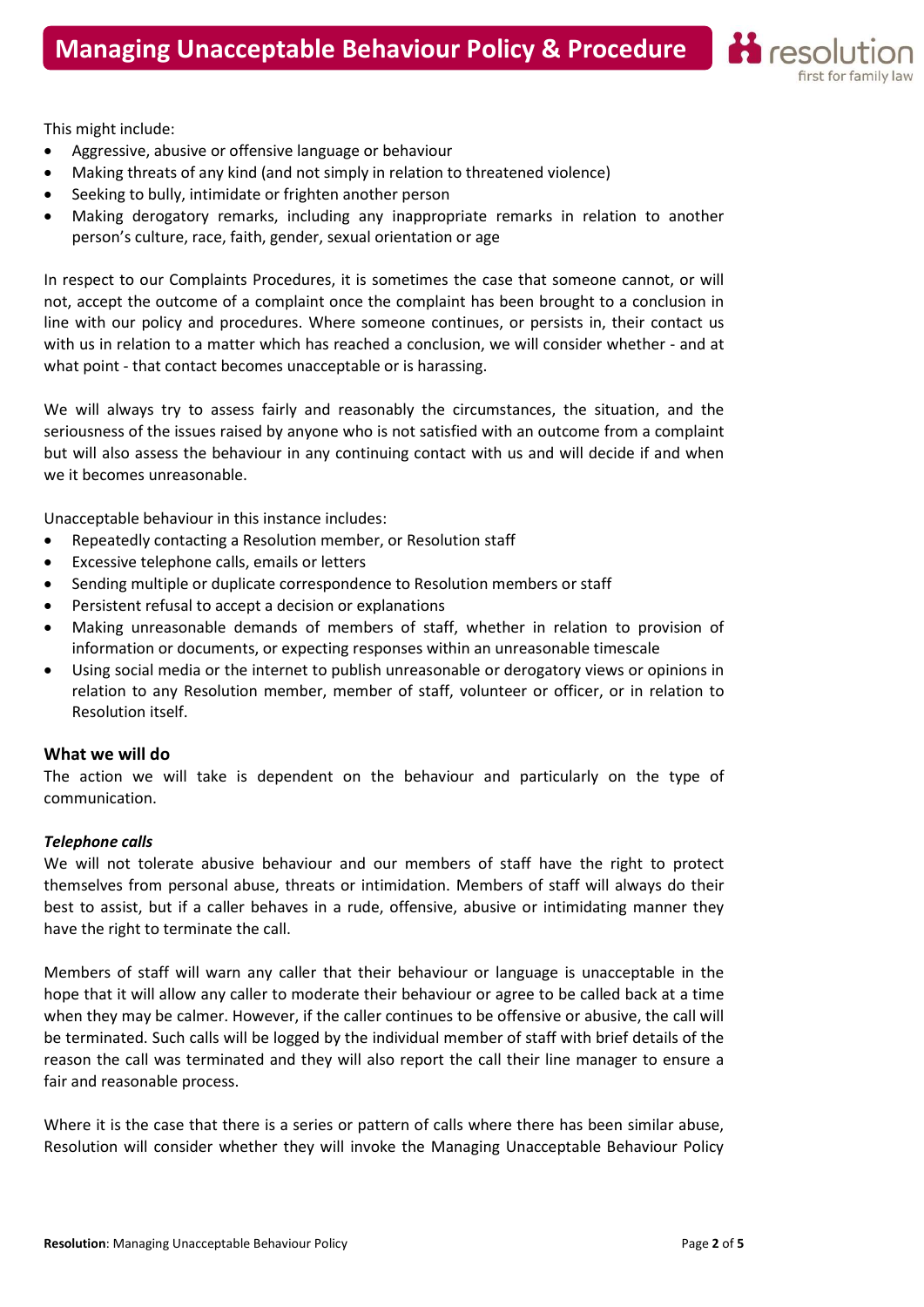

which would include a permanent restriction on receipt of calls from an abusive caller (including barring the caller's number).

These arrangements also apply to phone contact with members, volunteers or officers of the organisation.

# Emails, letters & complaints correspondence

Similarly to unacceptable behaviour in relation to phone calls, none of our staff has to tolerate offensive or abusive remarks communicated to them whether by email, letter or any means of correspondence with the organisation. Where any request for information is contained within such correspondence, the information requested will be provided where it is appropriate to do so and irrespective of the language used. However, the author or writer of any offensive or abusive correspondence will also be warned that their communication is considered offensive or abusive and that it will not be further tolerated and the action that may be taken if it does.

Any other written material, emails, letters, and so on that are deemed to be abusive, threatening or intimidating will not be responded to, other than by a formal response that they have been assessed as offensive and will not be tolerated in the future.

If the individual member of staff does not wish to respond to a personally abusive or offensive email or other correspondence, they may refer it to their line manager to make a response.

These arrangements also apply to written contact with members, volunteers or officers of the organisation.

If the correspondence continues, Resolution can inform the author or writer that it will no longer respond to any correspondence, in any form. If the correspondence is in relation to a complaint this means we will bring the complaint to an end.

### Threats and intimidation

We take any threat, intimidation or harassment of our staff, members, volunteers or officers very seriously. If it is deemed necessary in order to protect the safety of any member, volunteers, staff or officers, we will report any behaviour of this type to the appropriate authority (which may include the police).

Where anyone has been threatened, intimidated or harassed, they will be supported by their line manager or by another member of Resolution's staff and incidents will be logged. This will ensure they are properly protected and supported, and all necessary steps are taken in relation to the threat, intimidation or harassment they have experienced. Any threat, intimidation or harassment of this kind will also be reported to Resolution's Director of Operations and Head of Standards who will act in line with this policy.

If we are asked to provide any documents, statements or other evidence to a third party organisation, such as a regulator or the police, we will act in line with the requirements of the Data Protection Act.

Occasionally, and in relation to our members and complaints in particular, threats may be made either to a third party or by a third party, for example against an individual member or their firm or premises by a person not represented by them or their firm. If this is the case, we will always take such threats seriously. Such threats, if reported to Resolution, will be referred urgently to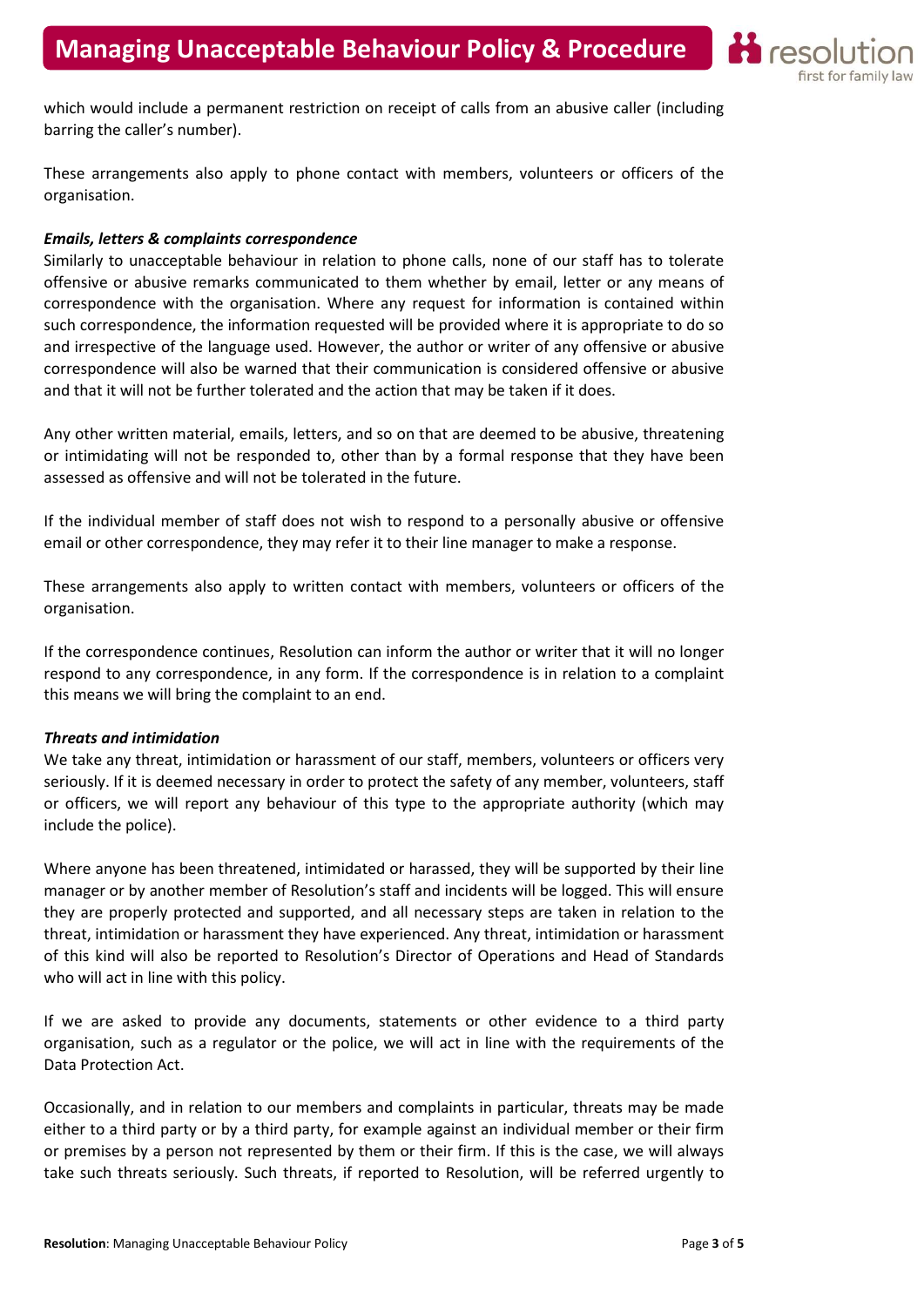

the Director of Operations or the Head of Standards so that advice can be given to any member concerned. This may include taking immediate action should it be necessary to protect all those involved, and may include reporting to the police.

Similarly, if we are asked to provide any documents, statements or other evidence to a third party organisation, for example, in relation to any proceedings taken or where there is police involvement, we will act in line with the requirements of the Data Protection Act.

### Publication of offensive, defamatory or abusive materials or remarks

Resolution respects the rights of freedom of speech and rights of opinion. Where it is the case that publication is unacceptable because, for example, it is personally offensive, abusive, threatening or untrue, we will consider the action that can be taken in law to protect the individual, members of staff, members, volunteers or officers and/or Resolution itself.

We will always warn anyone who publishes any material that we consider falls into this category in the hopes that we might prevent any further such incidents however; we reserve the right to act to protect all those involved.

We will not comment where published remarks, opinions or materials concern the confidentiality of others, unless there is an over-riding obligation in law that we should or must (e.g. in any subsequent proceedings). This would particularly apply in relation to complaints where Resolution is committed to handling such mattes confidentially.

# Decision making

Decisions in relation to unacceptable behaviour and particularly in relation to barring (temporarily or permanently) or ending complaints procedures can only be authorised by the Director of Operations in consultation with the Head of Standards. In the most extreme of circumstances or where it is necessary to permanently bar all contact or to authorise issue of proceedings, the decision will be made by the Director of Operations, Chief Executive and a member of the National Committee designated to deal with matters of complaints and unreasonable behaviour.

In the case of threats, especially any threat of violence, members of staff, members, volunteers or officers must take immediate and urgent action, including reporting the matter to the police where necessary to do so.

Wherever it is possible, appropriate or necessary, we will put in place strategies to ensure that there is a reasonable access to applicable services within the organisation but our primary concern will always be to protect members of staff, any member, volunteer or officer.

# Letting you know about what we intend to do

We will always inform those involved of any action we propose to take or have taken. Wherever it is possible we will do this by letter or email but we may also telephone where it is necessary or important to do so.

We will tell anyone who is to be subject of restriction or barring:

- The reason we are taking action
- Details of any earlier warnings given about unacceptable behaviour
- What we have decided to do